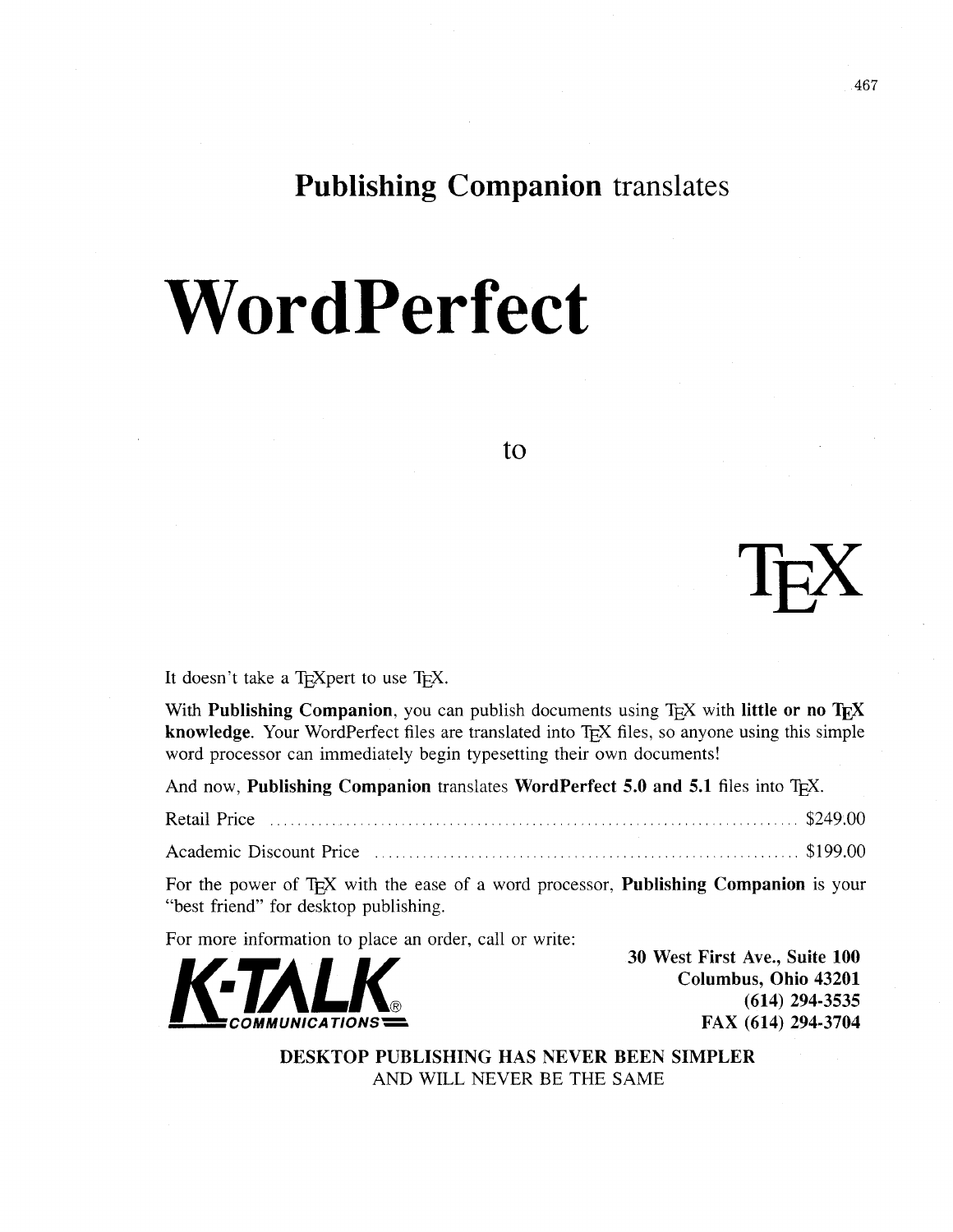

 $\overline{\text{W}}$ 

 $\overline{A}$ 

Y

 $\ddot{u}$ 

U

# $\mathcal W$ irtual Fonts

Another first from ArborText for the T<sub>E</sub>X Community...

 $\overline{O}$ 

 $\ddot{a}$ 

 $\overline{A}$ 

 $\ddot{O}$ 

... built in support for Virtual Fonts with Preview and DVILASER for T<sub>F</sub>X 3.0.

**See Us in Cork** 

**at the** 

**First TUG Meeting in Europe** 



535 W. William St., Ann Arbor, MI 48103, (313) 996-3566, FAX (313) 996-3573 ARBORTEXT INC.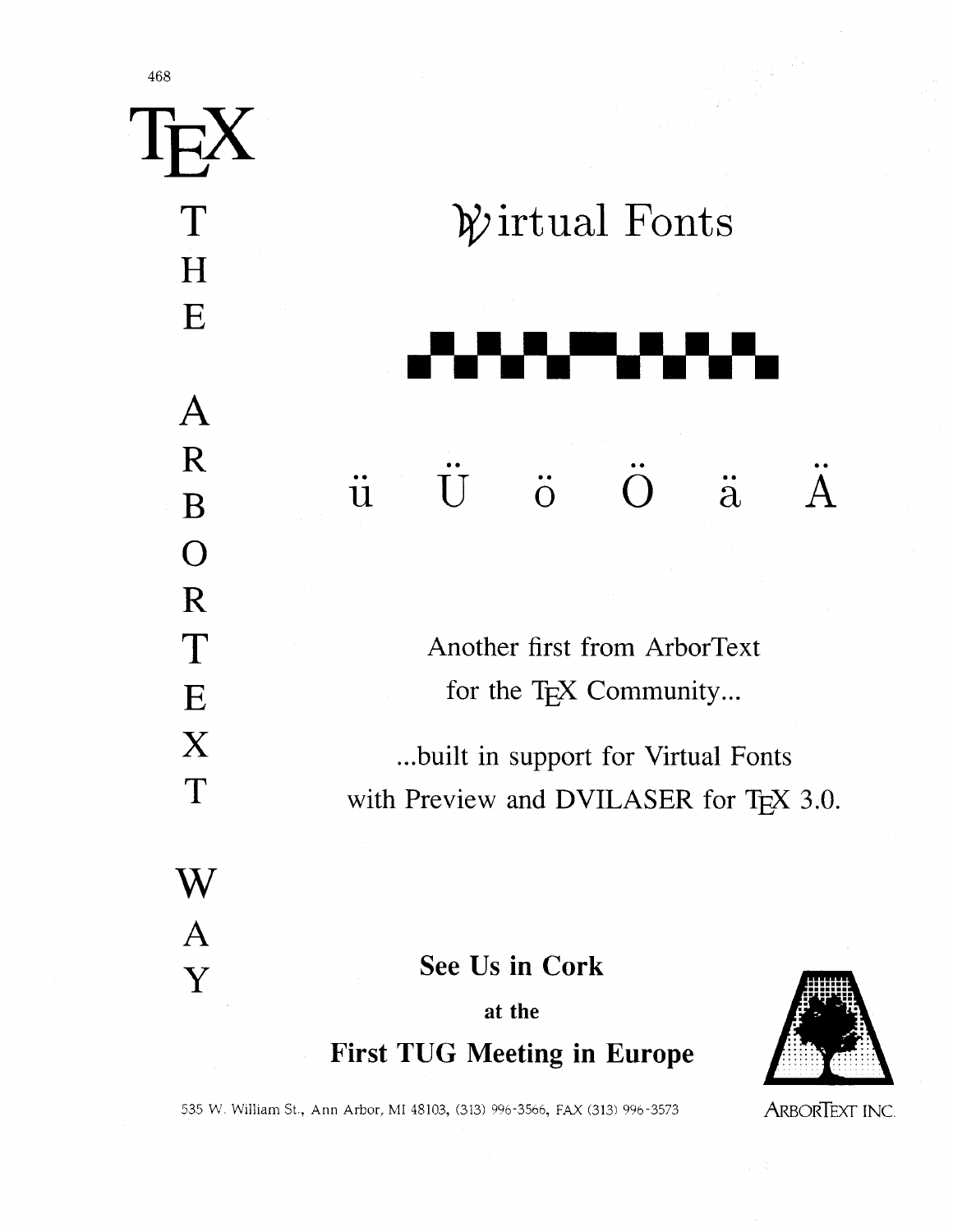#### **Updated Products from the American Mathematical Society**

#### **AMS-TFX Version 2.0**



 $AMS$ -TEX, the TEX macro package that simplifies the typesetting of complex mathematics, has been updated to version 2.0.  $AMS$ -TEX is intended to be used in conjunction with AMSFonts 2.0 (see below). However,  $AMS-TEX$  can also be used without AMSFonts.  $AMS-TEX$  is available on IBM or Macintosh diskettes-either format may be uploaded to many mainframe computers. **Prices:** \$32 list, \$29 AMS member.

#### **AMSFonts Version 2.0**

AMSFonts 2.0 are designed for use with either  $A$ MS-TEX 2.0 or Plain TEX. AMSFonts 2.0 **cannot** be used with previous versions of  $A$ MS-T<sub>F</sub>X. Two distributions of fonts are available: one for use on PCs and mainframes (with any implementation of T<sub>F</sub>X), the other for use on a Macintosh with *Textures*. The fonts included on these distributions are:

| Font<br>Name | Description             | Point<br><b>Sizes</b> | $\mathop{\text{Font}}$<br>Name | Description                         | Point<br><b>Sizes</b> |
|--------------|-------------------------|-----------------------|--------------------------------|-------------------------------------|-----------------------|
| <b>CMEX</b>  | CM Math Extension       | $7-9*$                | <b>EUSM</b>                    | Euler Script Medium                 | $5 - 10$              |
| <b>CMCSC</b> | CM Caps and Small Caps  | $8 - 9*$              | <b>EUEX</b>                    | Euler Compatible Extension          | $7 - 10$              |
| <b>CMMIB</b> | CM Math Italic Boldface | $5 - 9*$              | MSAM                           | Symbols                             | $5 - 10$              |
| <b>CMBSY</b> | CM Bold Symbols         | $5 - 9*$              | $_{\rm MSBM}$                  | Symbols (w/Blackboard Bold) 5-10    |                       |
| <b>EURB</b>  | Euler Cursive Boldface  | $5 - 10$              | WNCYR.                         | Cyrillic Upright                    | $5 - 10^{**}$         |
| EURM         | Euler Cursive Medium    | $5 - 10$              | WNCYI                          | Cyrillic Italic                     | $5 - 10**$            |
| <b>EUFB</b>  | Euler Fraktur Boldface  | $5 - 10$              | <b>WNCYB</b>                   | Cyrillic Boldface                   | $5 - 10**$            |
| <b>EUFM</b>  | Euler Fraktur Medium    | $5 - 10$              |                                | WNCYSC Cyrillic Caps and Small Caps | $10***$               |
| <b>EUSB</b>  | Euler Script Boldface   | $5-10$                |                                | WNCYSS Cyrillic Sans Serif          | $8 - 10^{**}$         |

\* 10 point is included in the standard TEX distribution.

\*\* Developed by the University of Washington

#### **AMSFonts for use on a PC or mainframe**

- **0** Font Resolution: 118, 180, 240, 300, 400 dpi (one resolution per order).
- Magnification: All the standard T<sub>EX</sub> magnifications are included. The standard magnifications are: 100, 109.5, 120, 144, 172.8, 207.4, and 248.8%.
- Format: high-density 5.25 "diskettes.
- Prices: \$48 list, \$43 AMS member.

#### **AMSFonts for use on a Macintosh with Textures**

- **0** Font Resolution: 72, 144, and 300 dpi (all resolutions included in each order.)
- **0** Magnification: The standard distribution includes fonts at 100% and 120%. An extended distribution, containing all the standard T<sub>F</sub>X magsteps, is also available.
- Format: double-sided double-density 3.5" diskettes.
- Prices: *Standard* (magsteps 0-1): \$32 list, \$29 AMS member. *Eztended* (magsteps 0-5): \$48 list, \$43 AMS member.

**SHIPPING AND HANDLING CHARGE:** \$8 per order in the US and Canada, \$15 elsewhere.

**HOW TO ORDER:** Prepayment is required. Send orders to: American Mathematical Society, P. 0. Box 1571, Annex Station, Providence, RI 02901 or call the AMS at (401) 455-4000, or (800) 321-4AMS in the continental U.S. and Canada, or write to: TEX Library, American Mathematical Society, P.O. Box 6248, Providence, RI 02940. Fax: (401) 455-4004 Telex: 797192. When ordering AMSFonts for the PC, specify desired resolution.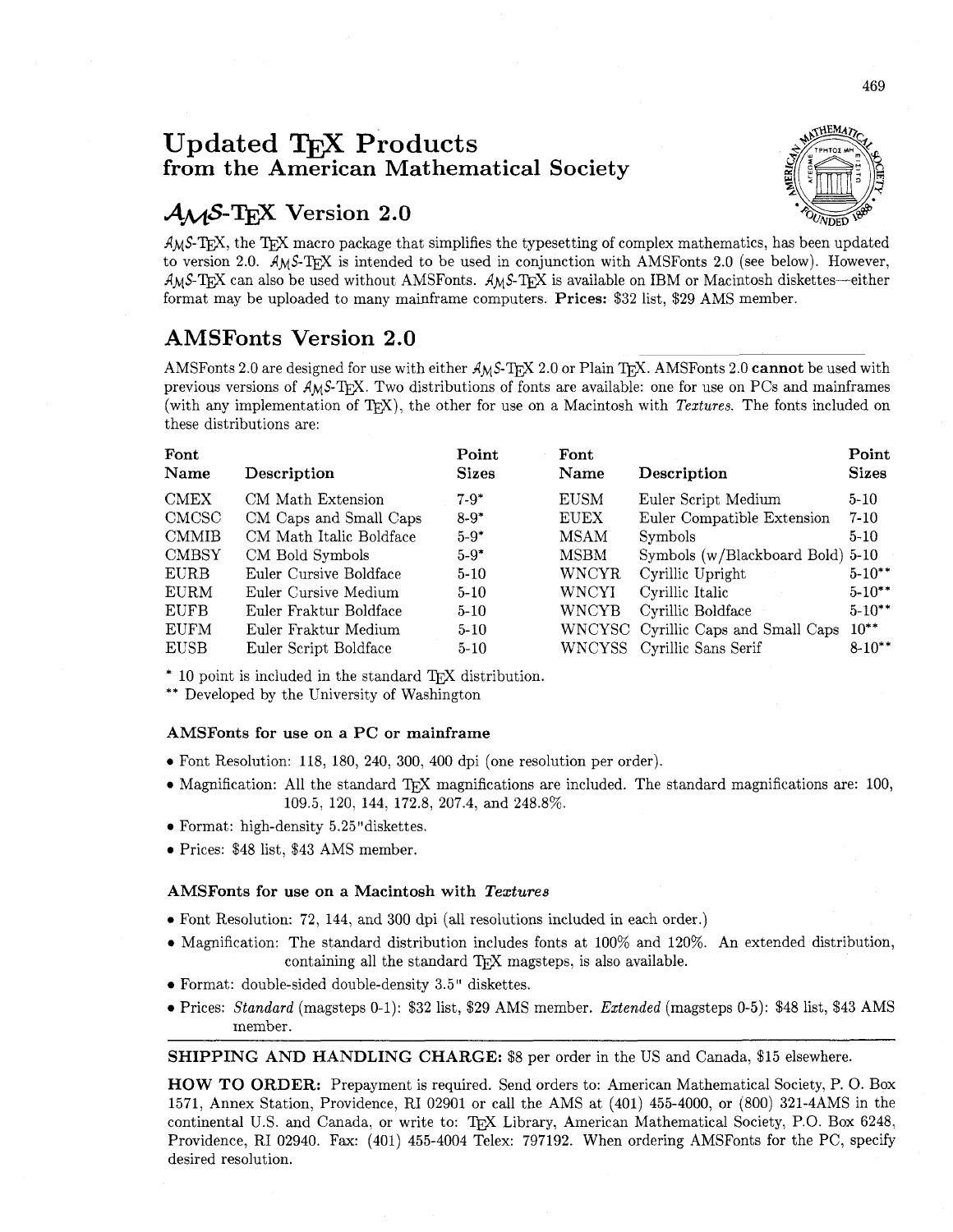#### Public Domain TFX

The public domain versions of T<sub>F</sub>X software are available from *Maria Code - Data Processing* Services by special arrangement with Stanford University and other contributing universities. The standard distribution tape contains the source of TEX and METAFONT, the macro libraries for AMS-T<sub>F</sub>X, Ist<sub>IF</sub>X, SliT<sub>F</sub>X and HP T<sub>F</sub>X, sample device drivers for a Versetec and LN03 printers, documentation files, and many useful tools.

Since these are in the public domain, they may be used and copied without royalty concerns. A portion of your tape cost is used to support development at Stanford University.

Compiled versions of TEX are available for DEC VAX/VMS, IBM CMS, IBM MVS and DEC TOPS systems. Systems using a standard format must compile T<sub>F</sub>X with a Pascal compiler.

#### TEX **Order Form**

| T <sub>F</sub> X Order Form                                                                                                                                                                                                                                                       |                                                                                                                                                                                         |  |  |  |
|-----------------------------------------------------------------------------------------------------------------------------------------------------------------------------------------------------------------------------------------------------------------------------------|-----------------------------------------------------------------------------------------------------------------------------------------------------------------------------------------|--|--|--|
| <b>TFX</b> Distribution tapes:<br>Standard ASCII format<br>_____ Standard EBCDIC format<br>___ Special VAX/VMS format Backup<br>Special DEC 20/TOPS 20 Dumper format<br>$\overbrace{\phantom{aaaaa}}^{x}$<br>Special IBM VM/CMS format<br>$\frac{1}{1}$<br>Special IBM MVS format | Font Library Tapes (GF files)<br>300 dpi VAX/VMS format<br>300 dpi generic format<br>IBM 3820/3812 MVS format<br>IBM 3800 CMS format<br>IBM 4250 CMS format<br>IBM 3820/3812 CMS format |  |  |  |
| Tape prices: \$92.00 for first tape, \$72.00 for each additional tape. Postage: allow 2 lbs. for each<br>tape.                                                                                                                                                                    |                                                                                                                                                                                         |  |  |  |
| Documents:<br>$T_F X$ : The Program (vol. B) hardcover                                                                                                                                                                                                                            | Price \$<br>Weight<br>Quantity<br>30.00<br>2<br>44.00<br>4                                                                                                                              |  |  |  |

| Documents: |  |
|------------|--|
|------------|--|

| ocuments:                                                                                | Price \$ | Weight  | Quantity |
|------------------------------------------------------------------------------------------|----------|---------|----------|
|                                                                                          | 30.00    | 2       |          |
| TFX: The Program (vol. B) hardcover $\ldots \ldots$                                      | 44.00    | 4       |          |
| METAFONT book (vol. $C$ ) softcover                                                      | 22.00    | 2       |          |
| METAFONT: The Program (vol. $D$ ) hardcover                                              | 44.00    | 4       |          |
| Computer Modern Typefaces (vol. E) hardcover                                             | 44.00    | $\cdot$ |          |
| $IAT$ <sub>F</sub> X document preparation system                                         | 30.00    | 2       |          |
|                                                                                          | 12.00    |         |          |
| $TrXware * \ldots \ldots \ldots \ldots \ldots \ldots \ldots \ldots \ldots \ldots \ldots$ | 10.00    |         |          |
| $BibTFX * \ldots \ldots \ldots \ldots \ldots \ldots \ldots \ldots \ldots \ldots$         | 10.00    |         |          |
|                                                                                          | 8.00     |         |          |
| Torture Test for METAFONT $*$                                                            | 8.00     |         |          |
| METAFONTware *                                                                           | 15.00    |         |          |
|                                                                                          | 15.00    |         |          |
| * published by Stanford University                                                       |          |         |          |

Orders from within California must add sales tax for your location.

Shipping charges: domestic book rate-no charge, domestic priority mail-\$1.50/lb, air mail to Canada and Mexico-\$2.00/lb, export surface mail (all countries)- $$1.50/lb$ , air mail to Europe, South America-\$5.00/lb, air mail to Far East, Africa, Israel-\$7.00/lb.

Purchase orders accepted. Payment by check must be drawn on a U.S. bank.

#### Send your order to: Maria Code, DP Services, **1371** Sydney Drive, Sunnyvale, **CA 94087**  FAX: **415-948-9388** Tel.: **408-735-8006.**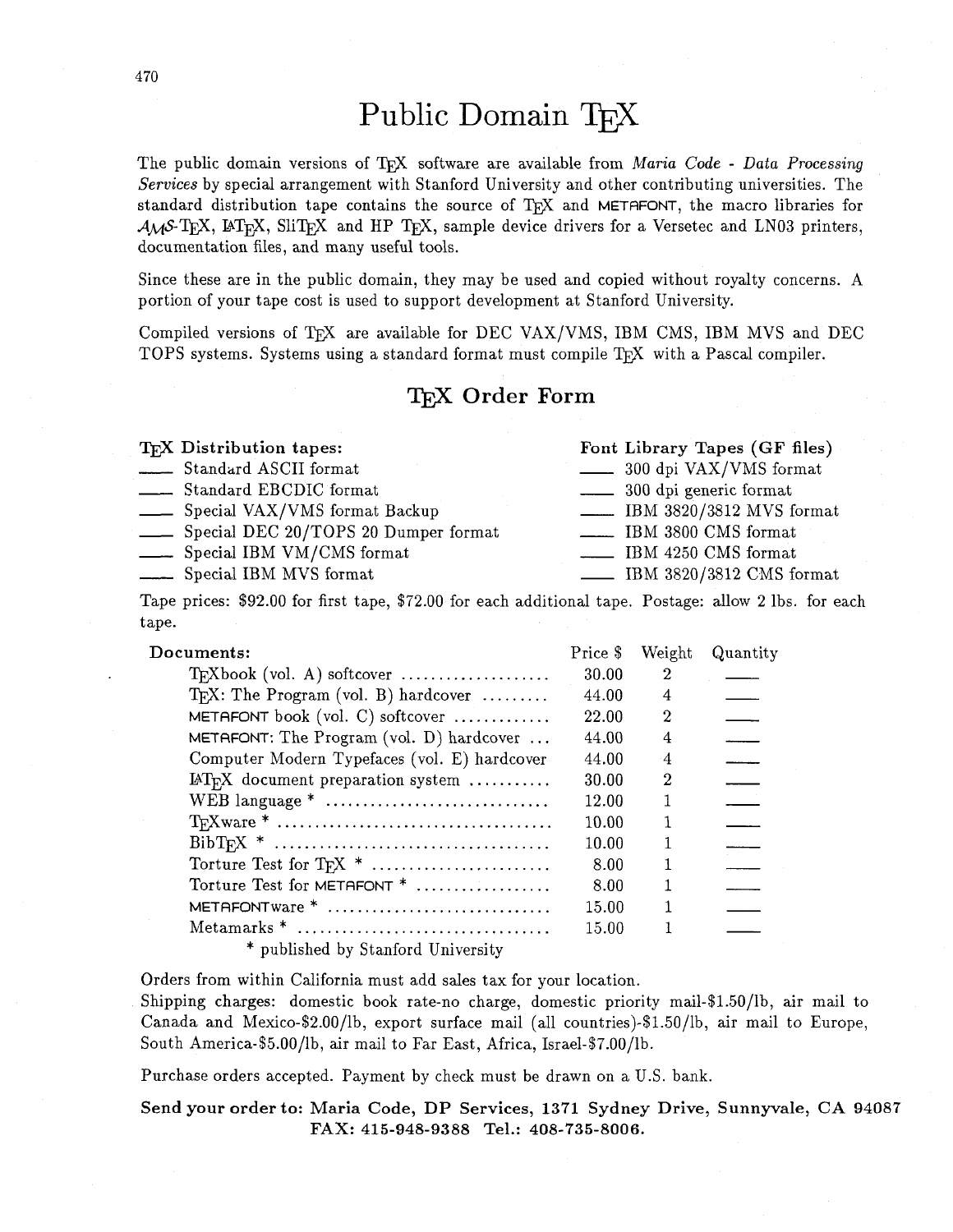#### TFX EDITION of MathEdit

This powerful new equation editor can Equations for T<sub>EX</sub>. be used to create equations for TFX. For IBM PC

- Easy to Use Version 2.0
- Menu driven so no codes need to be learned
- \* High-quality T<sub>F</sub>X printing



#### **WYSIWYG** ->

View your equation as you create it. Then insert into your  $T_F X$ document with one command.



30 West First Avenue Columbus, Ohio 43201  $(614)$  294-3535 FAX (614) 294-3704

TEX Edition ONLY \$129.00 Professional Edition \$199.00 Shipping: \$4 (U.S.A.), \$25 (Canada), \$35 (Overseas) VISA, Mastercard and University and Government P.O.'s accepted.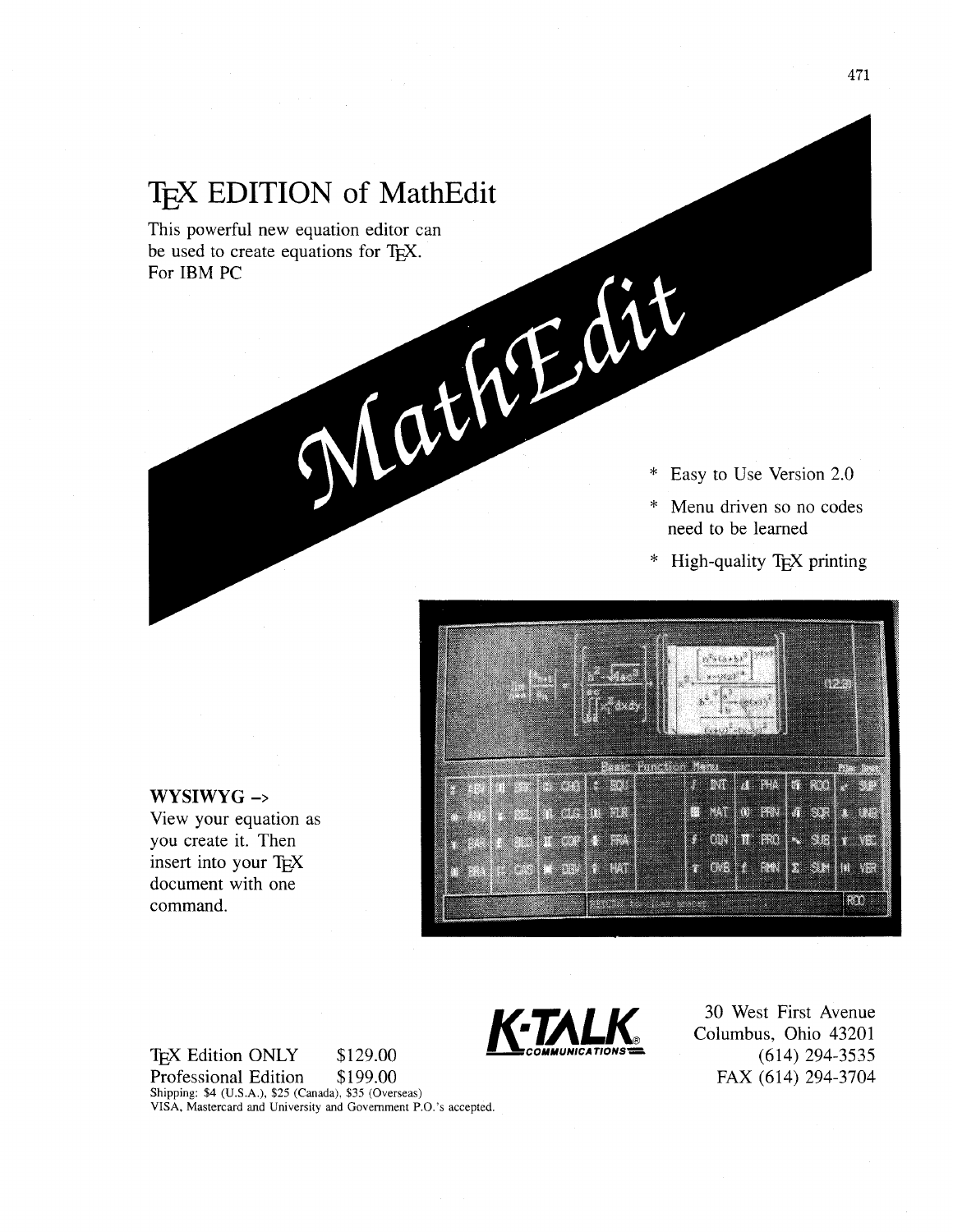## TYPESETTING: JUST 2 **50** <u>**finite**.</u> R PAGE!

Send us your TEX DVI files and we will typeset your material Send us your T<sub>E</sub>X DVI files and we will typeset your material<br>at 2000 dpi on quality photographic paper — \$2.50 per page!

Choose from these available fonts: Computer Modern, Bitstream Fontware<sup>rM</sup>, and any METAFONT fonts. (For each METAFONT font used other than Computer Modern, \$15 setup is charged. This ad was composed with  $PCT<sub>F</sub>X<sup>®</sup>$  and Bitstream Dutch (Times Roman) fonts, and printed on RC paper at 2000 dpi with the Chelgraph IBX typesetter.)

And the good news is: just \$2.50 per page, \$2.25 each for  $100+$  pages, \$2.00 each for  $500+$  pages! Laser proofs \$.50 per page. (\$25 minimum on all jobs.)

Call or write today for complete information, sample prints, and our order form. TYPE **2000,16 Madrona Avenue, Mill Valley, CA 94941. Phone 415/388-8873.** 

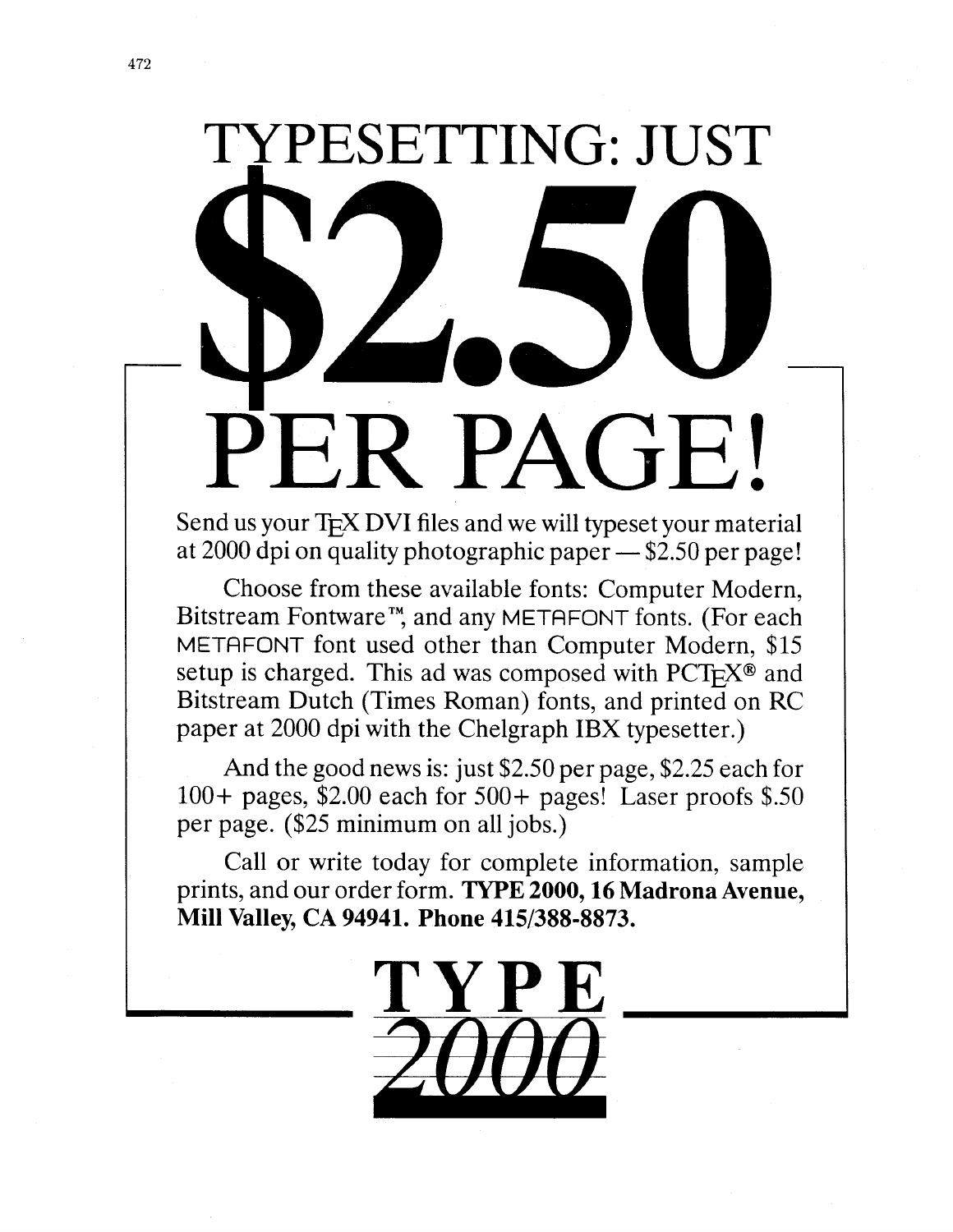### **Do more and do it better**   $with new PCTFX.$

**PC TEX, PC T~X1386** & **Big PC T~X1386, Versions 3.0** 

| Feature/Specification                                 | PC TFX<br>2.93 | PCT <sub>E</sub> X<br>3.0 | $PC$ T <sub>F</sub> X/386<br>3.0 | Big<br>$PC$ TEX/386<br>3.0 |
|-------------------------------------------------------|----------------|---------------------------|----------------------------------|----------------------------|
| Page & Memory Capacity<br>mem_max                     | 65534          | 131070                    | 131070                           | 262140                     |
| You won't see "TFX Capacity Exceeded"!                | (1.00)         | (Double!)                 | (Double!)                        | (Quadruple!)               |
| <b>Hyphenation Table Size</b><br>trie_size            | 15000          | 30000                     | 30000                            | 60000                      |
| Space for hyphenation patterns                        | (1.00)         | (Double!)                 | (Double!)                        | (Quadruple!)               |
| Trie Op Size<br>trie_op_size                          | 255            | 1024                      | 1024                             | 2048                       |
| Complexity of hyphenation patterns                    | (1.00)         | (4.02)                    | (4.02)                           | (8.03)                     |
| Maximum Trie Ops Per Language                         | N/A            | 512                       | 512                              | 512                        |
| Especially important for Dutch and German hyphenation |                |                           |                                  |                            |
| <b>Buffer Size</b><br>buf_size                        | 1024           | 1500                      | 1500                             | 3000                       |
| Maximum # of characters on input lines                | (1.00)         | (1.46)                    | (1.46)                           | (2.93)                     |
| <b>Stack Size</b><br>stack_size                       | 200            | 200                       | 200                              | 300                        |
| Maximum $#$ of simultaneous input sources             | (1.00)         | (1.00)                    | (1.00)                           | (1.50)                     |
| Maximum $#$ of Strings<br>max_strings                 | 4500           | 5000                      | 5000                             | 10000                      |
|                                                       | (1.00)         | (1.11)                    | (1.11)                           | (2.22)                     |
| <b>String Pool</b><br>pool_size                       | 50000          | 50000                     | 60000                            | 60000                      |
| Maximum # of characters in strings                    | (1.00)         | (1.00)                    | (1.20)                           | (1.20)                     |
| Save Size<br>save_size                                | 600            | 2000                      | 2000                             | 4000                       |
| Space for saving values outside current group         | (1.00)         | (3.33)                    | (3.33)                           | (6.67)                     |
| Maximum $#$ of TEX Commands<br>hash_size              | 3000           | 5000                      | 5000                             | 10000                      |
|                                                       | (1.00)         | (1.66)                    | (1.66)                           | (3.33)                     |
| Minimum Free RAM Required                             | 385K           | 385K                      | 1.3M                             | 1.3M                       |
|                                                       | (1.00)         | (1.00)                    | (3.38)                           | (3.38)                     |
| Minimum Free RAM Recommended                          | 550K           | 550K                      | 1.3M                             | 4.0M                       |
| Memory recommended for optimum performance            | (1.00)         | (1.00)                    | (2.36)                           | (7.27)                     |
| Font Memory<br>$font\_mem\_size$                      | 51199          | 65534                     | 65534                            | 65534                      |
| For TFM data storage                                  | (1.00)         | (1.28)                    | (1.28)                           | (1.28)                     |
| Maximum Fonts Per Job<br>font max                     | 127            | 127                       | 127                              | 255                        |
|                                                       | (1.00)         | (1.00)                    | (1.00)                           | (2.00)                     |
| <b>List Price</b>                                     | \$249          | \$249                     | \$295                            | \$349                      |
| Order yours today!                                    | (1.00)         | (1.00)                    | (1.18)                           | (1.40)                     |
| <b>Upgrade Price</b>                                  | \$50           | \$50                      | \$99                             | \$149                      |
| From PC TFX 2.93 or earlier version                   | (1.00)         | (1.00)                    | (1.98)                           | (2.98)                     |

#### **This all adds up to...**

More power, greater performance, and increased memory capacity for the latest versions of popular macro packages like LAT<sub>E</sub>X and  $A_{\mathcal{M}}S$ -T<sub>E</sub>X. And all three new PCTEX products feature the character sets and hyphenation tables to handle even the most complex European languages.

#### **Order today. Call (415) 388-8853.**



Mill Valley, CA 94941

PC TEX is a registered TM of Personal TEX, Inc. TEX is an American Mathematical Society TM. Site licenses available to qualified organizations. Inquire about PTI distributorships.<br>This ad was typeset using PC TEX and the T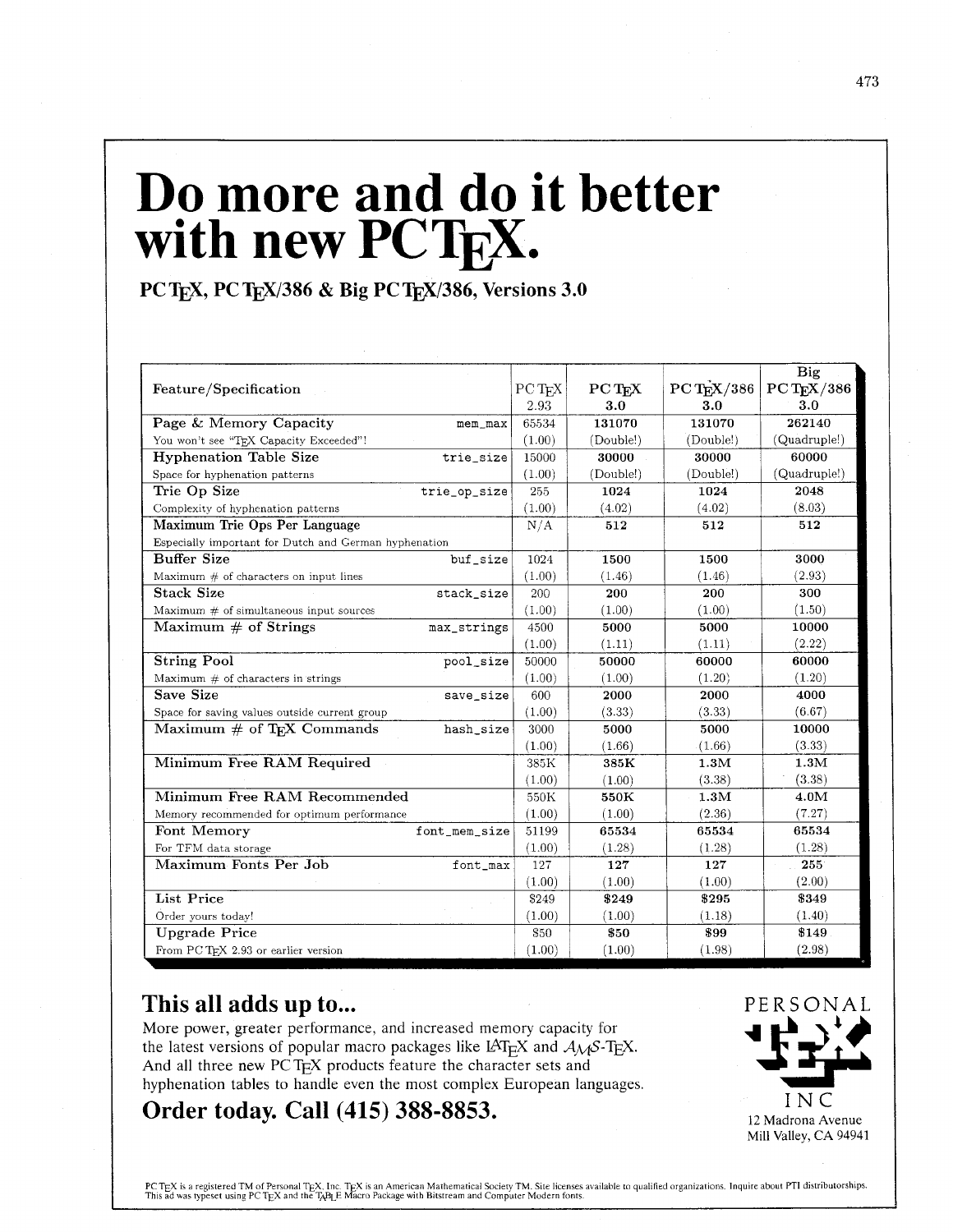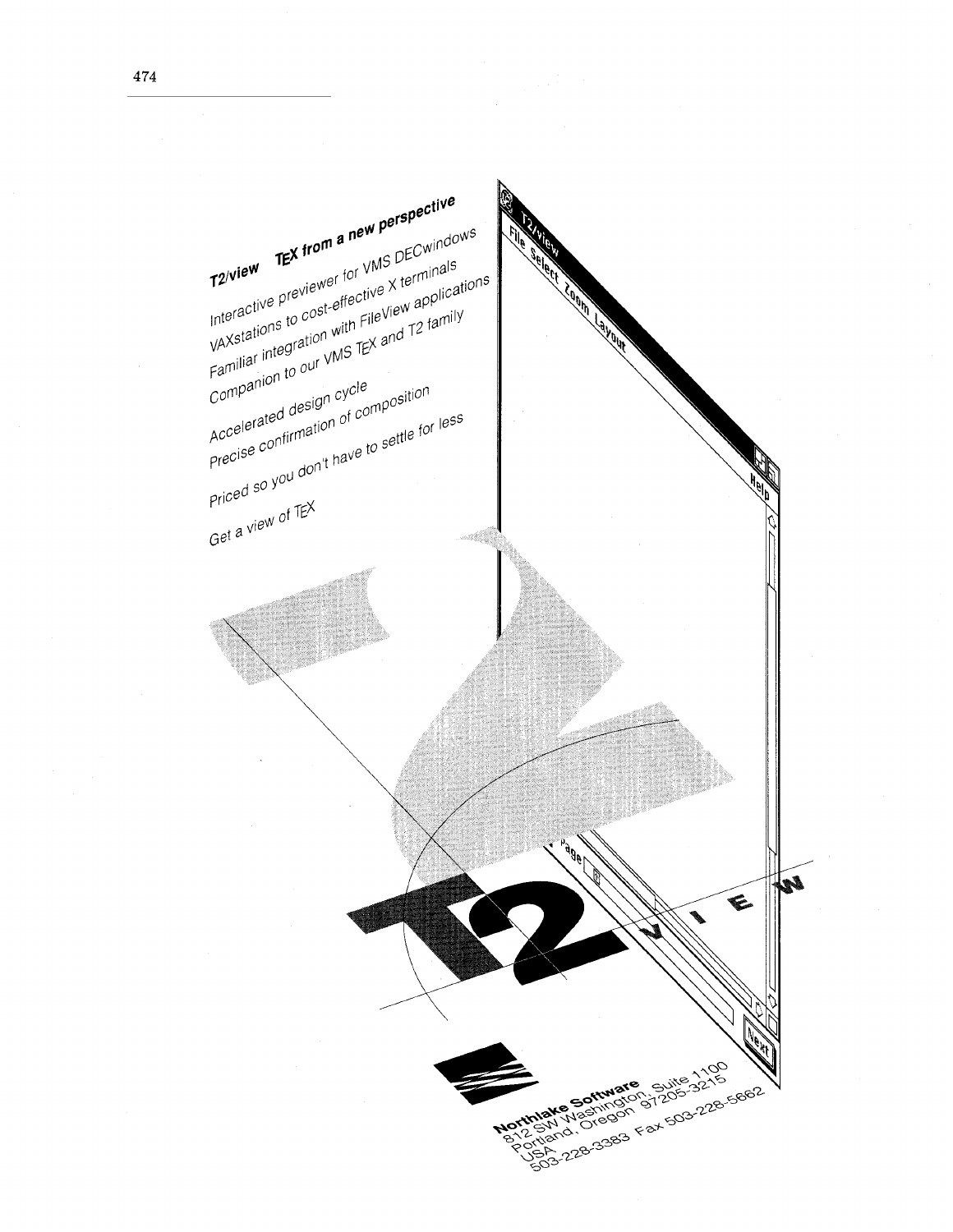



TurboTFX Release 3.0 software brings you the latest TEX 3.0 and METAFONT 2.0 standards: preloaded plain TEX,  $IATEX$ ,  $A_{\mathcal{M}}S$ -TEX and  $A_{\mathcal{M}}S$ -IATEX, and plain METAFONT interfaced to CGA/EGA/VGA/Hercules graphics; TRIP and TRAP certification; Computer Modern and IATFX fonts, and printer drivers for HP LaserJet Plus/II/IIP, HP DeskJet, PostScript, and Epson LQ and FX dot-matrix printers. This wealth of software runs on your IBM PC (MS-DOS or OS/2), UNIX, or VAX/VMS system.

Best-selling Value: Turbo-TEX sets the standard for power and value among TEX implementations: one price buys a complete, commercially-hardened typesetting system. *Computer* magazine recomsystem. *Computer* magazine recom-<br>mended it as "the version of T<sub>E</sub>X to<br>have," *IEEE Software* called it "industrial strength," and thousands of satisfied users worldwide agree.

TurboTEX gets you started quickly, installing itself automatically under MS-DOS, and compiling itself automatically under UNIX. The 90-page User's Guide includes generous examples and a full index, and leads you step-by-step through installing and using TEX and METAFONT.

Power Features: Turbo- TEX breaks the 640K memory barrier under MS-DOS on any IBMcompatible PC with our virtual memory sub-system. Even without expanded memory hardware, you'll

have the same sized TFX that runs on multi-megabyte mainframes, with plenty of memory for large documents, complicated formats, and demanding macro packages (like PICT<sub>F</sub>X and  $A_{\mathcal{M}}$ S-LAT<sub>F</sub>X 2.0) that break other TEX implementations. On larger computers, TurboTEX runs up to **3** times faster in less memory than the Stanford Pascal distribution.

Source code: Order the Turbo-TEX source in portable C, and you will receive more disks with over 85,000 lines of generously commented TEX, TurboTEX, METRFONT, and printer driver source code, including: our WEB system in C; PASCHAL, our proprietary Pascal-to-C translator; and preloading, virtual memory, and graphics code. TurboTFX meets C portability standards like ANSI and K&R, and is robustly portable to a growing family of operating systems.

Availability & Requirements: TurboTFX executables for IBM PC's include the User's Guide and require 640K and hard disk. Order source code (includes Programmer's Guide) for other machines. Source compiles with Microsoft C 5.0 or later on the PC; other systems need 1 MB memory and a C compiler supporting UNIX standard I/O. Media is 360K 5-1/4" PC floppy disks; other formats at extra cost.

**D** Upgrades: If you have Turbo-TFX Release 2.0, you can upgrade the executahles for only \$40. If you have the source distribution, upgrade

both executables and source for \$80. Or, get either applicable upgrade free when you buy the AP-TEX fonts (see facing page) for \$200!

 $\blacksquare$  No-risk trial offer: Examine the documentation and run the PC TurboTFX for 10 days. If you are not satisfied, return it for a 100% refund or credit. (Offer applies to PC executables only.)

Free Buyer's Guide: Ask for the free, 70-page Buyer's Guide for more details on TurboTEX and dozens of TEX-related products: previewers,  $T_F\overline{X}$ -to-FAX and  $T_FX$ -to-Ventura/Pagemaker translators, optional fonts, graphics editors, public domain TFX accessory software, books and reports.

#### Ordering TurboTFX

Ordering TurboTFX is easy and delivery is fast, by phone, **F.4X,** or mail. Terms: Check with order (free media and ground shipping in US), VISA, Mastercard (free media, shipping extra); Net 30 to well-rated firms and public agencies (shipping and media extra). Discounts available for quantities or resale. International orders gladly expedited via Air or Express Mail.

The Kinch Computer Company PUBLISHERS OF TURBOTEX 501 South Meadow Street Ithaca, New York 14850 USA Telephone (607) 273-0222 FAX (607) 273-0484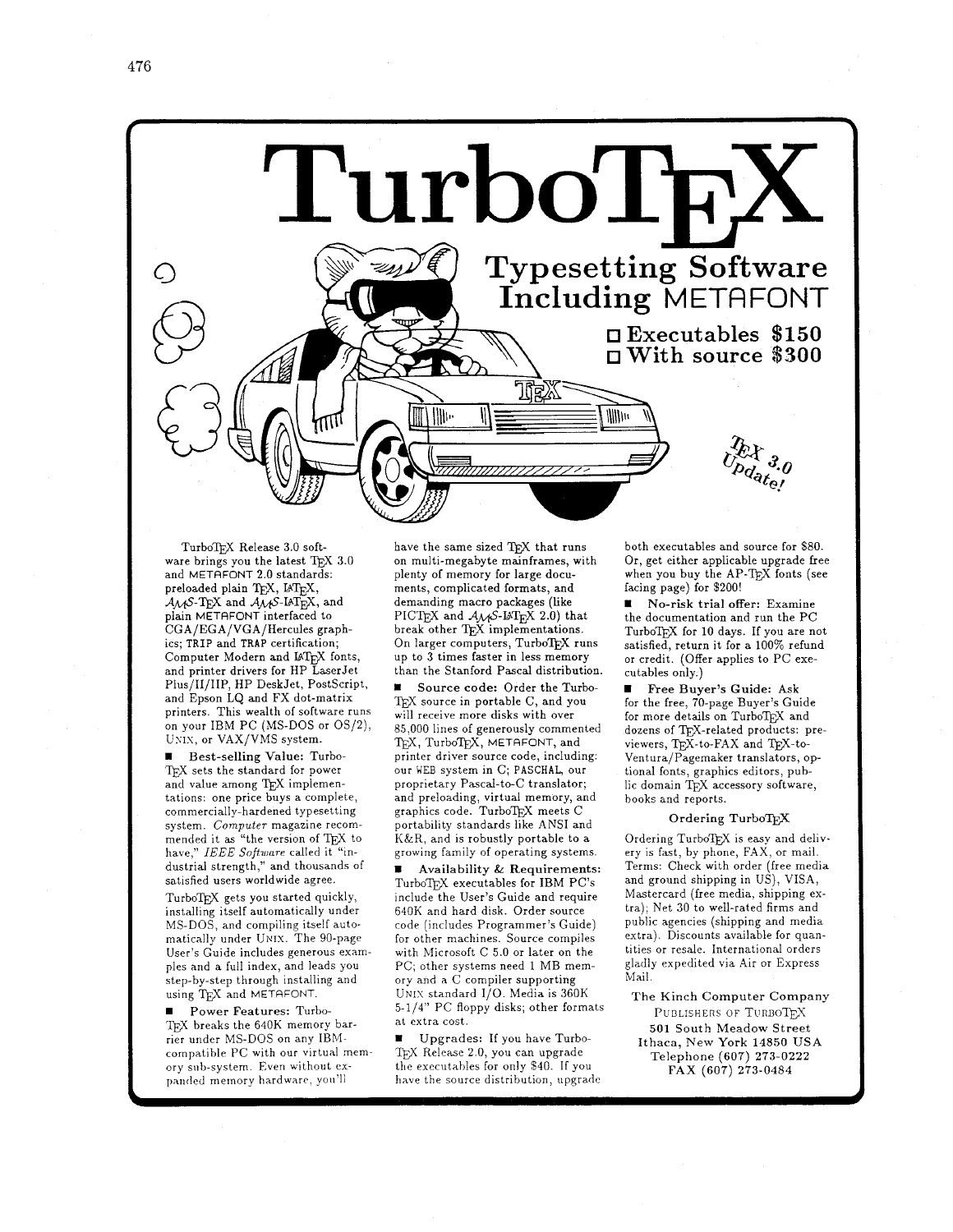## **TEX Users**

## **Take Note** ,. ,,

**Computer Composition Corporation offers the following services to those who are creating their technical files using TEX:** 

- Convert your DVI files to fully paginated typeset pages on our APS-5 phototypesetters at 1400 dpi resolution.
- Files can be submitted on magnetic tape or PC diskettes.
- Provide 300 dpi laser-printed page proofs which simulate the typeset page. (Optional service  $$1.50$  per page)
- Macro writing and keyboarding from traditionally prepared manuscripts **in several typeface families** via the TEX processing system. Send us your manuscript for our review and quotation.
- Full keylining and camera work services, including halftones, line art, screens and full-page negatives or positives for your printer.
- Quick turnaround **(usually less than 48 hours!)** on customer supplied DVI files of 500 typeset pages or less.
- From DVI files: first 100 typeset pages at \$4.75 per page; 100 pages and over at \$3.50 per page. **Lower prices for slower turnaround service.**

*For further information and* / *or a specific quotation, call or write Frank Frye or Tim Buckler* 



#### **COMPUTER COMPOSITION CORPORATION** 1401 West Girard Avenue . Madison Heights, MI 48071 (313) 545-4330 FAX (313) 544-1611

 $-$  Since  $1970-$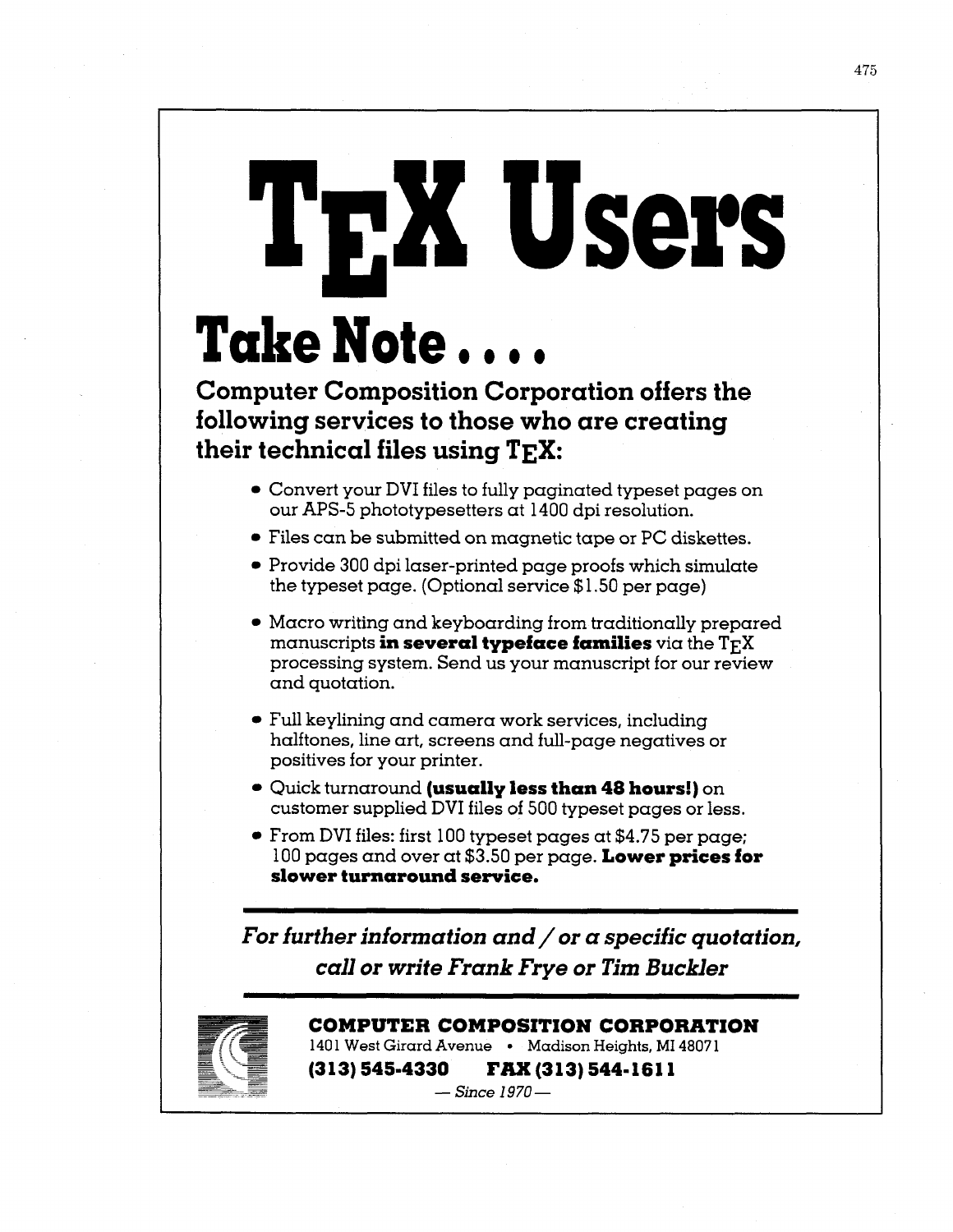#### AP-TEX **Fonts Times Roman**

#### **<sup>485</sup>TEX fonts identical to Times Bold Adobe Postscript Fonts for \$200** *Times Italic*

Get ready for the quality of Adobe PostScript *Times Bold Italic*<br>fonts for your TeX documents and non-Post-<br>**Helvetica** fonts for your TgX documents and non-Post-Script printer! If you use any brand of TEX with **Helvetica Bold** an HP LaserJet or DeskJet printer, the AP-TEX fonts from Kinch add a wealth of attrac- *Helvetica Oblique* tive typefaces identical to the popular PatScript *Helvefica* **Bold** *Oblique*  extended font families.<br>Courier

By de-crypting the Adobe coding, we are able Courier Bold to exactly translate the Postscript fonts into TeX font bit map and metric files. These trans- *COUTI er Oblique* lated fonts include the renowned Adobe "hints," *Courier Bold Oblique*  which render the smaller point sizes of the fonts which render the smaller point sizes of the lonts Avant Garde Book with remarkable clarity on laser and ink-jet encoding and font metrics, including full kerning and ligature programs. **Avant Garde** Demi

The AP-1<sub>E</sub>X tonts, supplied on ten 360K 5-1/4" **Bookman Demi PC** floppy disks, contain 35 typefaces in PK for-<br>mat (including T<sub>F</sub>X font metric (TFM) files) for **Bookman Demi Italic** 300 dots/inch laser and ink-jet printers. The BOOKman Light 300 dots/inch laser and ink-jet printers. The **BOOkman Light** fonts included are identical to the Adobe Post-<br>Script implementations of the trade names and **BOOkman Light Italic** amples shown at right. The point sizes for each ypeface included are the T<sub>E</sub>X sizes 5, 6, 7, 8, typeface included are the TEX sizes 5, 6, 7, 8, 9, 10, 11, 12, 14.4, 17.3, 20.7, and 24.9 points. Headline styles (equal to Times Roman, Helvetica, and Palatino, all in bold) also are included at 29.9, 35.8, 43.0, 51.6, 61.9, and 74.3 points.

**501 South Meadow Street Ithaca, New York 14850 Telephone (607) 273-0222** Palatin0 Roman **FAX (607) 273-0484 Palatino Bold** 

**Helvetica, Palatino, Times, and** *New* **Century Schoolbook are trademarks of Allied Linot~pe** Co. **ITC Avant Garde. ITC Bookman, ITC Zapf Chancery, and ITC Zapf Dingbats are registered trademarks of International Typeface Corporation. LaserJet and DeskJet are trademarks of Hewlett-Packard Corp~**  ation. PostScript is a registered trademark of Adobe Systems<br>neorporated. TeX is a trademark of the American Math Soci-ty. TurbofkX and AP-TeX are trademarks of Kinch Computer<br>Company. Prices and specifications subject to

printers. The fonts use the TEX character set Avant Garde Book Oblique **Avant** Garde Demi Oblique **AVAII Garde Den**<br>PC floppy disks, contain 35 typefaces in PK for-<br>PC floppy disks, contain 35 typefaces in PK for-Helvetica Narrow Helvetica Narrow **Bold**  Helvetica Narrow Bold Oblique Helvetica Narrow Oblique New Century Schoolbook Roman  $\sigma$  **The Kinch Computer Company New Century Schoolbook Bold** PUBLISHERS OF TURBO\*^ - *New Century Schoolbook Italic New Century Schoolbook Bold Italic*  Palatino Italic *Palatino Bold Italic*   $Z$ apf *Chancery Medium Italic* **Zapf Dingbats 参◎ \*\*\*\*\*\*☆十·1·◆ サ◆** Symbol ΔΦΓθΛΠΘΣΥΩΞΨαβγδεφγ

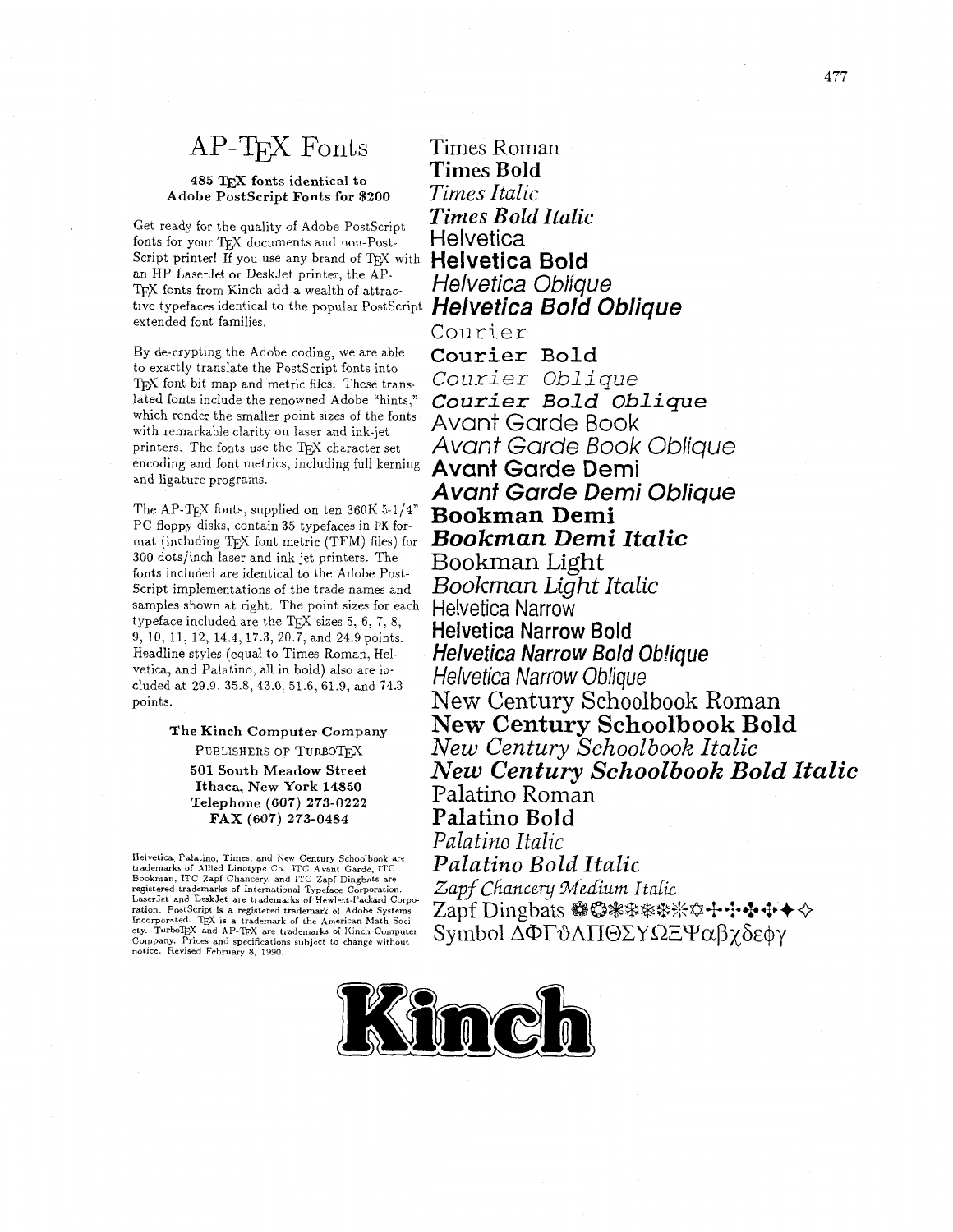## **TEX FOR THE 90's**

**Are you still struggling with**  PXL's, PK's or GF's? **Move on to scalable fonts:** 

- Save megabytes of storage-entire VT<sub>F</sub>X fits on one floppy.
- Instantly generate any font in any size and in any variation from 5 to 100 points.
- Standard font effects include compression, slant, smallcaps, outline, shading and shadow. New: landscape.
- Discover the universe of MicroPress Font Library professional typefaces: not available from any other  $T_F X$  vender.

#### List price \$399 **Introductory offer \$299**

Includes the VTEX typesetter (superset of TEX), 10 scalable typefaces, VVIEW (arbitrary magnification on EGA, CGA, VGA, Hercules, AT&T), VLASER (HP LaserJet), VPOST (PostScript), \'DOT (Epson. Panasonic. NEC. Toshiba, Proprinter, Star, DeskJet) and manuals.

Introductory offer expires on September 1, 1990. S/H add \$5. COD add \$5. Wordperfect Interface add \$100. Site licenses available. Dealers' inquiries welcome. Professional typefaces vailable for older implementations of  $T_{E}X$ .<br> $\overline{MICRO}$ 

MICRO

#### **MicroPress Inc.**

67-30 Clyde Street, #2N, Forest Hills, NY 11375 Tel: (718) 575-1816 Fax: (718) 575-8038

VTEX is a trademark of MicroPress Inc. Other Products mentioned are trademarks of their respective companies.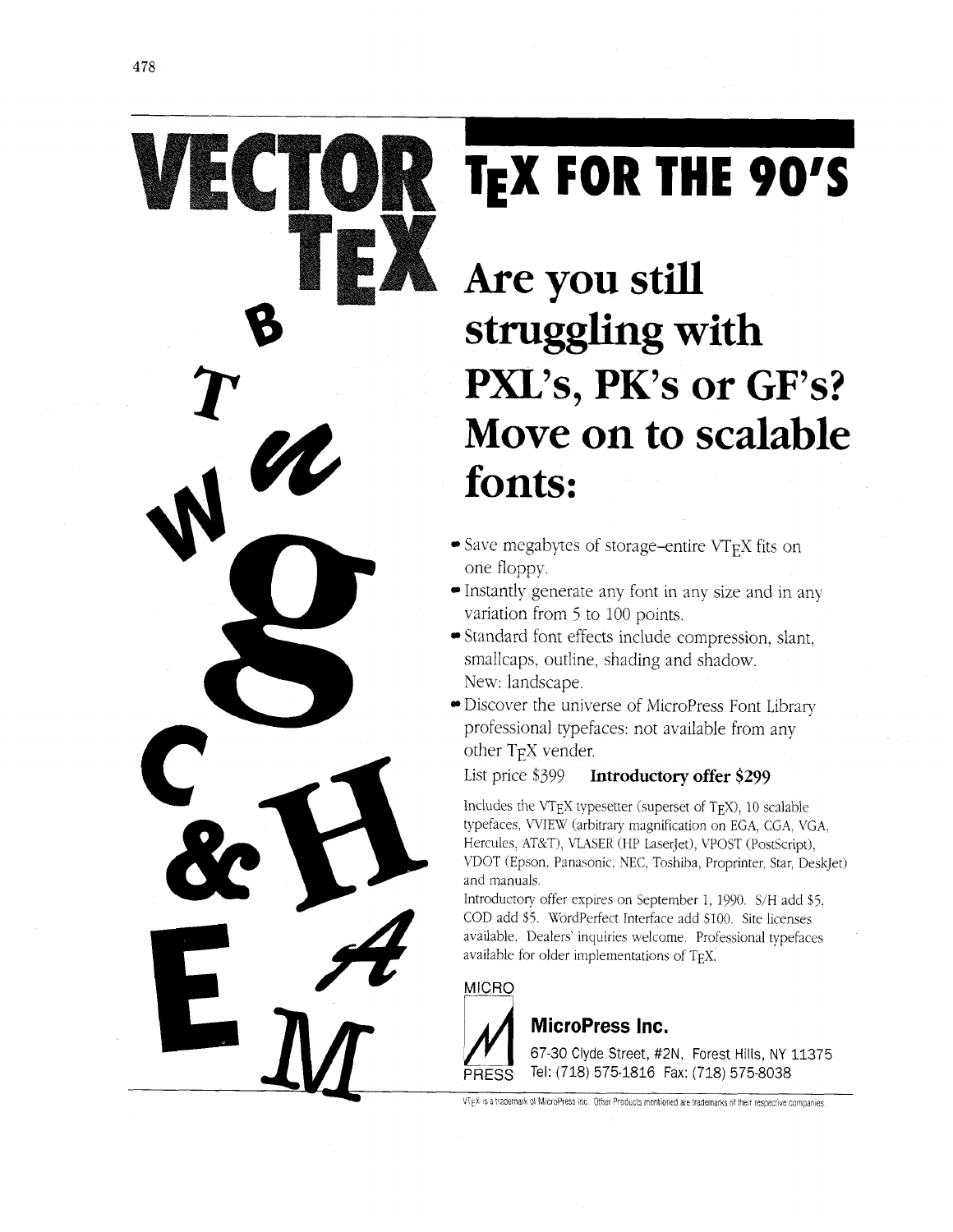#### **Publishing Services**

#### From the Basic

The American Mathematical Society can offer you a basic TEX publishing service. You provide the DVI file and we will produce typeset pages using an Autologic APS Micro-5 phototypesetter. The low cost is basic too: only \$5 per page for the first 100 pages; \$2.50 per page for additional pages, with a \$30 minimum. Quick turnaround is important to you and us ... a manuscript up to 500 pages can be back in your hands in just one week or less.

#### To the Complex

As a full service TEX publisher, you can look to the American Mathematical Society as a single source for all your publishing needs.

| <b>Macro-Writing</b>   | <b>TFX Problem Solving</b> | <b>Autologic Fonts</b> | Keyboarding    |  |
|------------------------|----------------------------|------------------------|----------------|--|
| <b>Art and Pasteup</b> | Camera Work                | <b>Printing</b>        | <b>Binding</b> |  |

For more information or to schedule a job, please contact Regina Girouard, American Mathematical Society, P.O. Box 6248, Providence, RI 02940 or call 40 1-455-4060 or 800-32 1 **-4AMS** in the continental U.S.



#### **Index of Advertisers**

| 469, 479 | American Mathematical Society  | 476, 477 | Kinch Computer Company         |
|----------|--------------------------------|----------|--------------------------------|
| 468      | ArborText                      | 479      | Micro Programs, Inc.           |
| cover 3  | Blue Sky Research              | 478      | MicroPress, Inc.               |
| 465      | Cambridge University Press     | 474      | Northlake Software             |
| 475      | Computer Composition           | 473      | Personal T <sub>F</sub> X Inc. |
| 470      | DP Services                    | 480      | TFX Users Group                |
|          | 467, 471 K-Talk Communications | 472      | Type 2000                      |